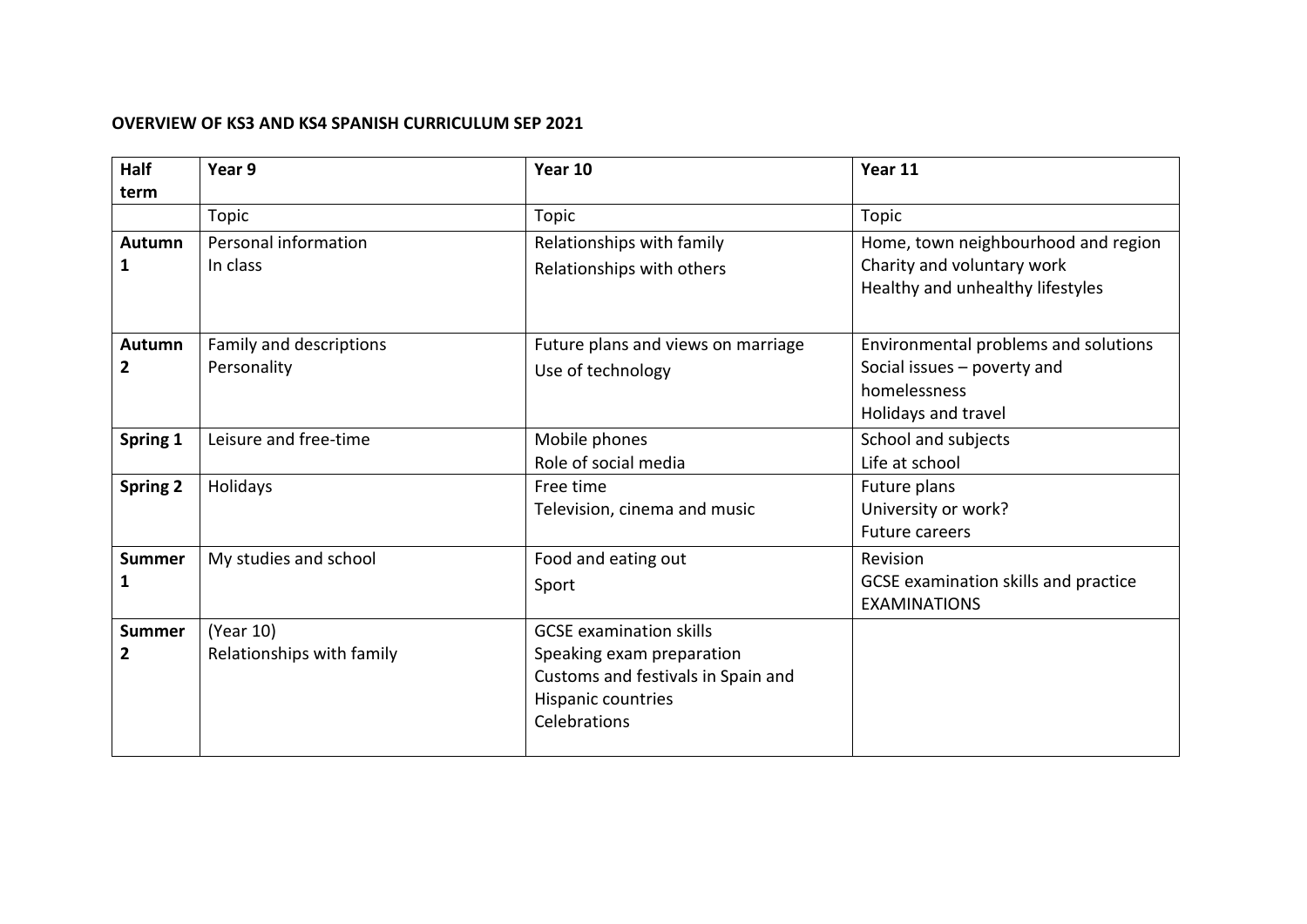## **SPANISH CURRICULUM CONTENT**

## **Skills**

Throughout the GCSE course, students will explore the language by listening, reading, writing and speaking, thus giving them the opportunities to:

- develop their ability to communicate confidently and coherently with native speakers in speech and writing, conveying what they want to say with increasing accuracy in terms of grammar and selection of vocabulary
- express and develop thoughts and ideas spontaneously and fluently
- listen to and understand clearly articulated, standard speech at near normal speed
- deepen their knowledge about how language works and enrich their vocabulary to increase their independent use and understanding of extended language in a range of contexts
- acquire new knowledge, skills and ways of thinking through the ability to understand and respond to authentic spoken and written material, adapted and abridged, as appropriate, including literary texts
- develop awareness and understanding of the culture and identity of the countries and communities around the world where Spanish is spoken
- make appropriate links to other areas of the curriculum to enable bilingual and deeper learning, where the language may become a medium for constructing and applying knowledge
- develop language learning skills both for immediate use and prepare them for further language study in school, higher education or employment
- develop language strategies, including repair strategies.

\* In addition, students will explore strategies to encourage retention of and reproduction of vocabulary and verb conjugations to improve their fluency and accuracy across all 4 skills.